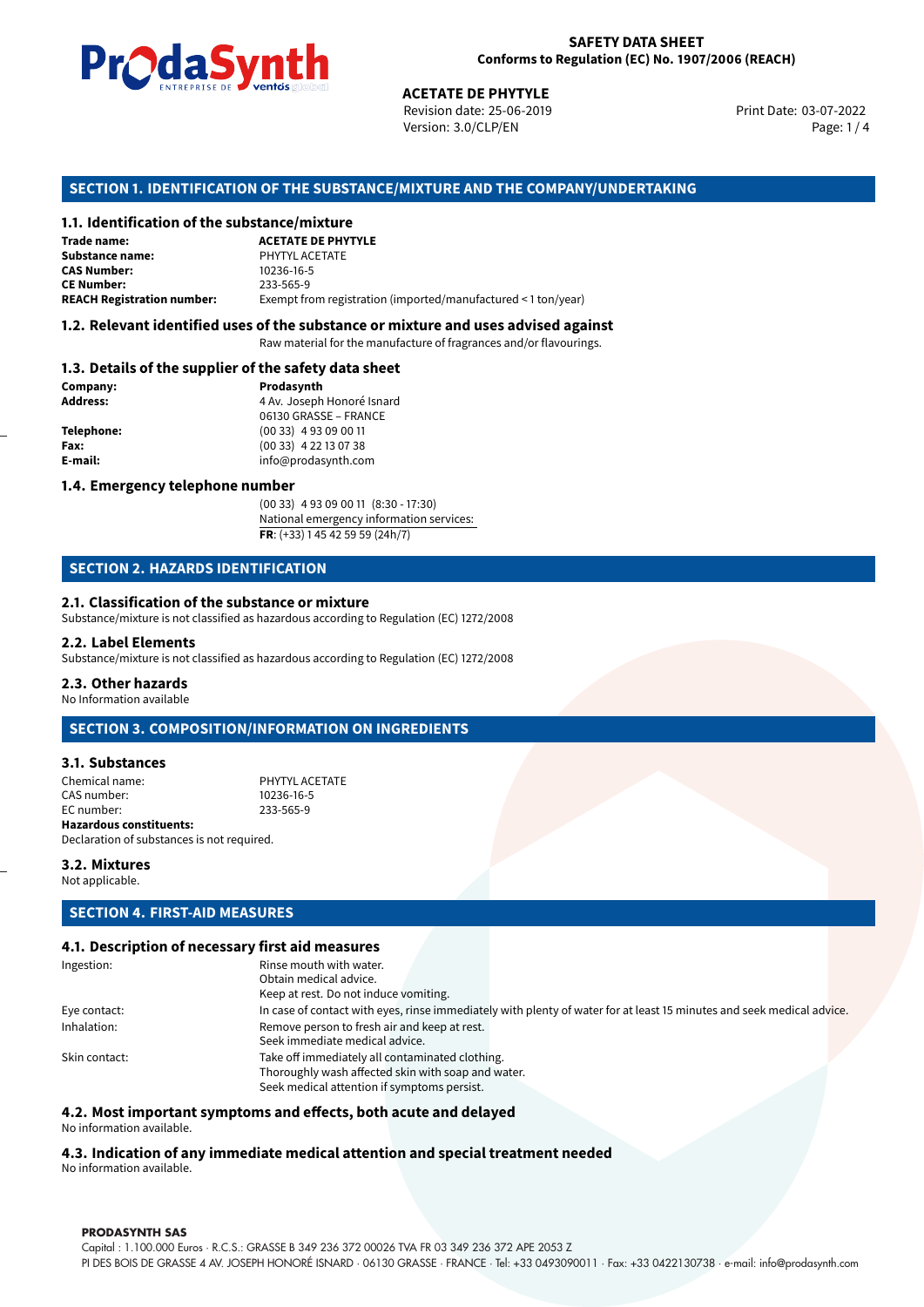

# **ACETATE DE PHYTYLE**<br>
Revision date: 25-06-2019<br> **Devision date: 25-06-2019**

Revision date: 25-06-2019 Version: 3.0/CLP/EN Page: 2 / 4

# **SECTION 5. FIRE-FIGHTING MEASURES**

# **5.1. Extinguishing Media**

Water spray, carbon dioxide, dry chemical powder or appropriate foam. For safety reasons do not use full water jet.

### **5.2. Special hazards arising from the substance or mixture**

Known or Anticipated Hazardous Products of Combustion: Emits toxic fumes under fire conditions.

### **5.3. Advice for firefighters**

High temperatures can lead to high pressures inside closed containers. Avoid inhalation of vapors that are created. Use appropriate respiratory protection. Do not allow spillage of fire to be poured into drains or watercourses. Wear self-contained breathing apparatus and protective clothing.

# **SECTION 6. ACCIDENTAL RELEASE MEASURES**

### **6.1. Personal precautions, protective equipment and emergency procedures**

Evacuate surronding areas. Ensure adequate ventilation. Keep unnecessary and unprotected personnel from entering. Do not breathe vapor/spray. Avoid contact with skin and eyes. Information regarding personal protective measures: see section 8.

### **6.2. Environmental precautions**

To avoid possible contamination of the environment, do not discharge into any drains, surface waters or groundwaters.

### **6.3. Methods and materials for containment and cleaning up**

Cover with an inert, inorganic, non-combustible absorbent material (e.g. dry-lime, sand, soda ash). Place in covered containers using non-sparking tools and transport outdoors. Avoid open flames or sources of ignition (e.g. pilot lights on gas hot water heater). Ventilate area and wash spill site after material pickup is complete.

### **6.4. Reference to other sections**

Information regarding exposure controls, personal protection and disposal considerations can be found in sections 8 and 13.

# **SECTION 7. HANDLING AND STORAGE**

### **7.1. Precautions for safe handling**

Do not store or handle this material near food or drinking water. Do not smoke. Avoid contact with the eyes, skin and clothing. Wear protective clothing and use glasses. Observe the rules of safety and hygiene at work. Keep in the original container or an alternative made from a compatible material.

### **7.2. Conditions for safe storage, including any incompatibilities**

Store in tightly closed and preferably full containers in a cool, dry and ventilated area, protected from light. Keep away from sources of ignition (e.g. hot surfaces, sparks, flame and static discharges). Keep away from incompatible materials (see section 10).

### **7.3. Specific end use(s)**

No information available.

# **SECTION 8. EXPOSURE CONTROLS AND PERSONAL PROTECTION**

### **8.1. Control parameters**

Components with occupational exposure limits: None known.

# **8.2. Exposure controls**

| Appropriate engineering controls: | Measures should be taken to prevent materials from being splashed into the body.                                                            |  |  |  |
|-----------------------------------|---------------------------------------------------------------------------------------------------------------------------------------------|--|--|--|
|                                   | Provide adequate ventilation, according to the conditions of use. Use a mechanical exhaust if required.                                     |  |  |  |
| Eye/Face protection:              | Chemical safety goggles are recommended. Wash contaminated goggles before reuse.                                                            |  |  |  |
| Hand Protection:                  | Chemical-resistant gloves are recommended. Wash contaminated gloves before reuse.                                                           |  |  |  |
| Body protection:                  | Personal protective equipment for the body should be selected based on the task being performed and the risks                               |  |  |  |
|                                   | involved.                                                                                                                                   |  |  |  |
| <b>Respiratory Protection:</b>    | In case of insufficient ventilation, use suitable respiratory equipment.                                                                    |  |  |  |
| Environmental exposure controls:  | Emissions from ventilation or process equipment should be checked to ensure they comply with environmental<br>protection legislation.       |  |  |  |
|                                   | In some cases, filters or engineering modifications to the process equipment will be necessary to reduce emissions to<br>acceptable levels. |  |  |  |

### **PRODASYNTH SAS**

Capital : 1.100.000 Euros · R.C.S.: GRASSE B 349 236 372 00026 TVA FR 03 349 236 372 APE 2053 Z PI DES BOIS DE GRASSE 4 AV. JOSEPH HONORÉ ISNARD · 06130 GRASSE · FRANCE · Tel: +33 0493090011 · Fax: +33 0422130738 · e-mail: info@prodasynth.com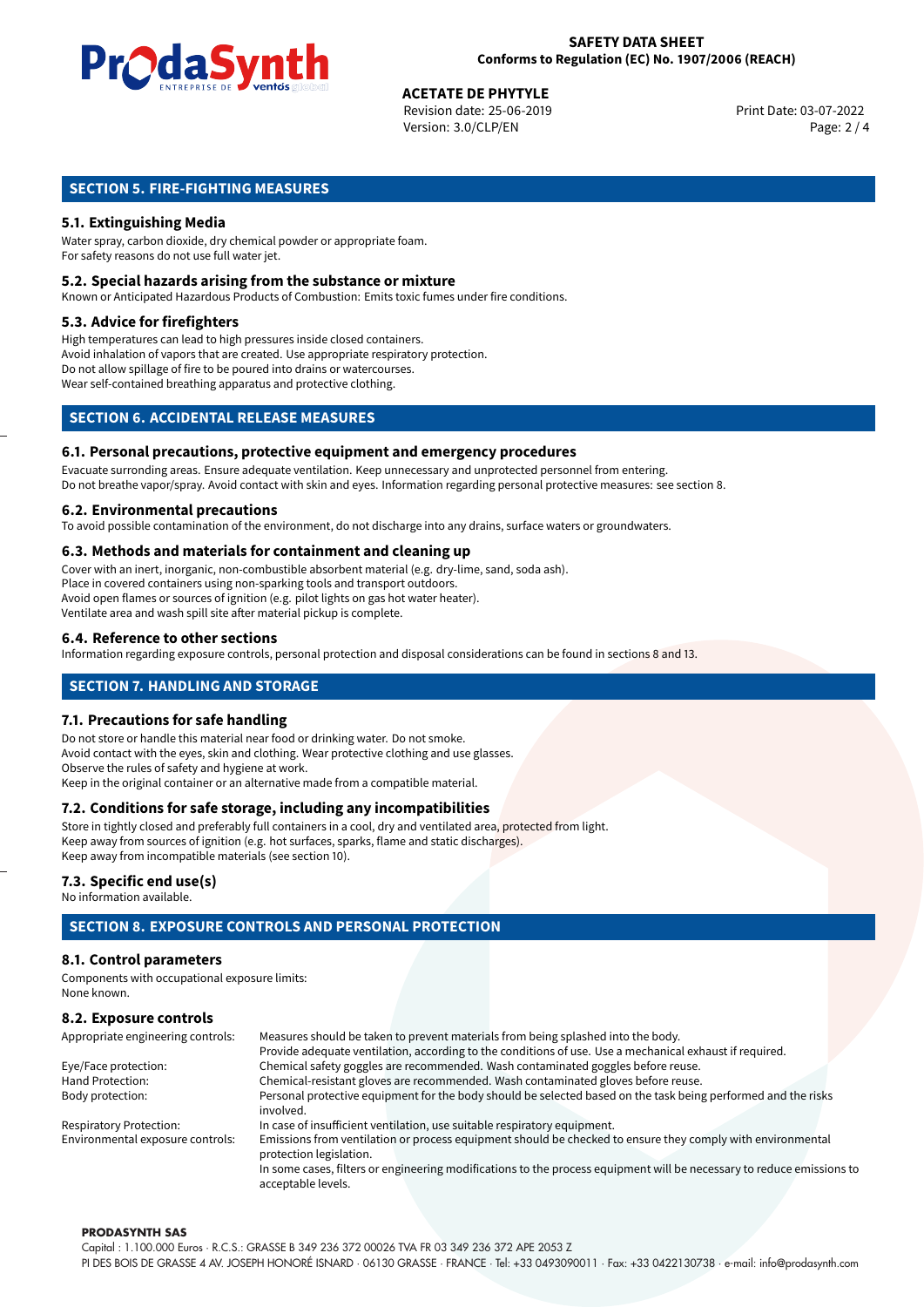

**ACETATE DE PHYTYLE**<br>Revision date: 25-06-2019 Print Date: 03-07-2022 Version: 3.0/CLP/EN Page: 3 / 4

# **SECTION 9. PHYSICAL AND CHEMICAL PROPERTIES**

### **9.1. Information on basic physical and chemical properties**

Appearance: Liquid Colour: Conforms to standard Odour: Conforms to standard Odour theshold: Not determined pH: Not determined Melting point/freezing point: Not determined Boling point/boiling range:  $400^{\circ}$ C (1 atm);130°C (0,01 torr) Flash point: 94 ºC Evaporation rate: Not determined Flammability: Not determined Lower flammability/Explosive limit: Not determined Upper flammability/Explosive limit: Not determined Vapour pressure: Vapour pressure: Not determined Vapour Density: Not determined Density: 0,868−0,876 g/mL (20°C)<br>Relative density: 0,868−0,876 (20°C) Relative density: 0,868*−*0,876 (20ºC) Solubility in other solvents: SOLUBLE IN ETHANOL Partition coefficient n-octanol/water: Not determined Auto-ignition temperature: Not determined Decomposition temperature: Not determined Viscosity, dynamic:  $\blacksquare$ Viscosity, kinematic: Not determined Explosive properties: Not determined Oxidising properties: NONE EXPECTED

**INSOLUBLE IN WATER** 

### **9.2. Additional information**

No information available.

# **SECTION 10. STABILITY AND REACTIVITY**

### **10.1. Reactivity**

No hazardous reactions if stored and handled as prescribed/indicated.

### **10.2. Chemical stability**

The product is stable if stored and handled as prescribed/indicated.

### **10.3. Possibility of hazardous reactions**

No hazardous reactions if stored and handled as prescribed/indicated.

### **10.4. Conditions to Avoid**

Conditions to Avoid: Excessive heat, flame or other ignition sources.

### **10.5. Incompatible materials**

Avoid contact with strong acids and bases and oxidizing agents.

### **10.6. Hazardous decomposition products**

During combustion may form carbon monoxide and unidentified organic compounds.

### **SECTION 11. TOXICOLOGICAL INFORMATION**

### **11.1. Information on toxicological effects**

| <b>Acute toxicity</b>                    | Based on the data available, the criteria for classification are not met. |
|------------------------------------------|---------------------------------------------------------------------------|
| <b>Skin corrosion/irritation</b>         | Based on the data available, the criteria for classification are not met. |
| Serious eye damage/irritation            | Based on the data available, the criteria for classification are not met. |
| <b>Respiratory or skin sensitisation</b> | Based on the data available, the criteria for classification are not met. |
| <b>Germ cell mutagenicity</b>            | Based on the data available, the criteria for classification are not met. |
| Carcinogenicity                          | Based on the data available, the criteria for classification are not met. |
| <b>Reproductive toxicity</b>             | Based on the data available, the criteria for classification are not met. |
| <b>STOT-single exposure</b>              | Based on the data available, the criteria for classification are not met. |
| <b>STOT-repeated exposure</b>            | Based on the data available, the criteria for classification are not met. |

### **PRODASYNTH SAS**

Capital : 1.100.000 Euros · R.C.S.: GRASSE B 349 236 372 00026 TVA FR 03 349 236 372 APE 2053 Z

PI DES BOIS DE GRASSE 4 AV. JOSEPH HONORÉ ISNARD · 06130 GRASSE · FRANCE · Tel: +33 0493090011 · Fax: +33 0422130738 · e-mail: info@prodasynth.com